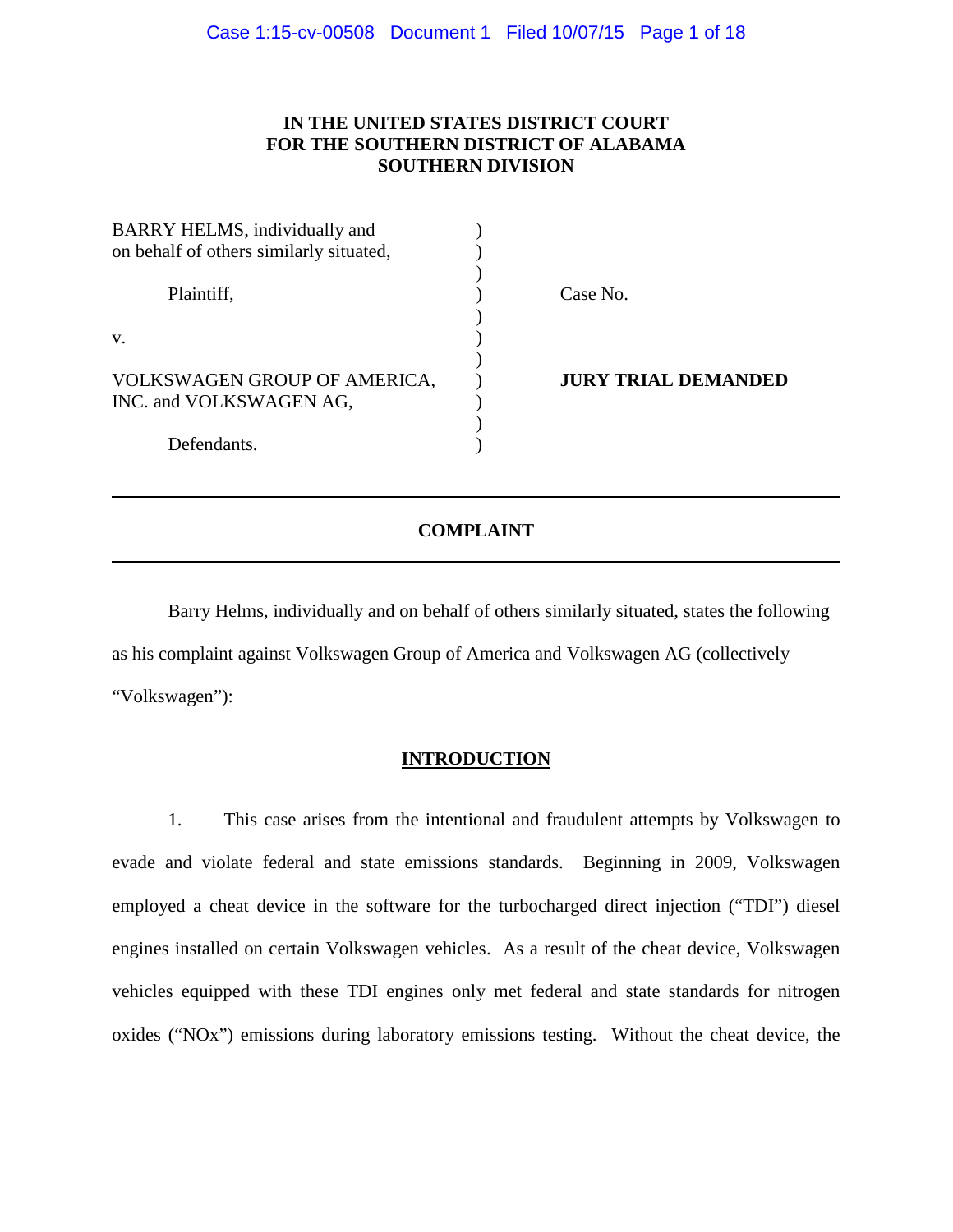#### Case 1:15-cv-00508 Document 1 Filed 10/07/15 Page 2 of 18

vehicles never could have met federal and state emissions standards and, as a result, could not have been sold in the United States.

2. In the spring of 2014, a group of researchers from the University of West Virginia began researching the emissions for Volkswagen vehicles equipped with TDI engines. These researchers discovered that under real world driving conditions, many of Volkswagen's vehicles emitted 20-30 times more NOx than is allowable under federal and state emissions standards. These findings spawned investigations by the California Air Resources Board and the Environmental Protection Agency, and on September 18, 2015, the Environmental Protection Agency issued a notice of violation to Volkswagen, concluding that:

VW manufactured and installed defeat devices in certain model year 2009 through 2015 diesel light-duty vehicles equipped with 2.0 liter engines. These defeat devices bypass, defeat, or render inoperative elements of the vehicles' emission control system that exist to comply with CAA [Clear Air Act] emission standards. Therefore, VW violated section  $203(a)(3)(B)$  of the CAA, 42 U.S.C. §  $7522(a)(3)(B)$ . Additionally, the EPA [Environmental Protection Agency] has determined that, due to the existence of the defeat devices in these vehicles, these vehicles do not conform in all material respects to the vehicle specifications described in the applications for the certificates of conformity that purportedly cover them. Therefore, VW also violated section  $203(a)(1)$  of the CAA, 42 U.S.C. § 7522(a)(1), by selling, offering for sale, introducing into commerce, delivering for instruction into commerce, or importing these vehicles, or for causing any of the foregoing acts.

3. Although Volkswagen initially denied any wrongdoing with respect to its TDI engines, Volkswagen's U.S. CEO, Michael Horn, eventually admitted that Volkswagen had "totally screwed up" and that it was "dishonest with the EPA and the California Air Resources Board, and all of you (i.e., its customers)." Volkswagen's conduct was fraudulent, unjust, violated federal and state law, and violated the express and implied warranties made to its customers. Plaintiff brings this action on behalf of himself and a proposed class of other similarly situated individuals and entities.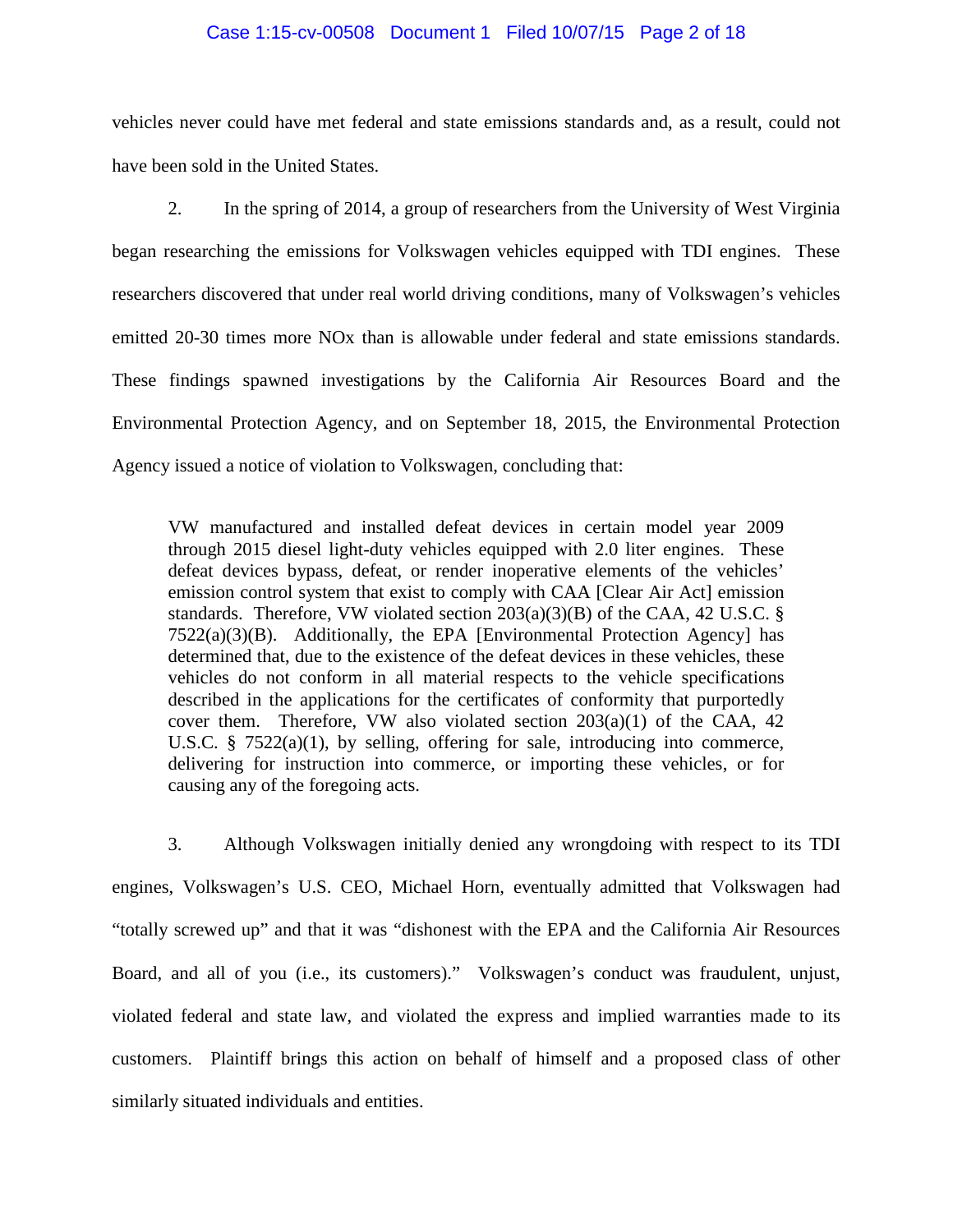#### **PARTIES, JURISDICTION, AND VENUE**

4. Plaintiff Barry Helms is over the age of 19 and is a resident and citizen of Alabama.

5. Defendant Volkswagen Group of America, Inc. is a corporation organized, established, and existing under the laws of New Jersey and maintains its principal place of business in Virginia.

6. Defendant Volkswagen AG is a foreign corporation organized, established, and existing under the laws of Germany and maintains its principal place of business in Germany.

7. This Court has personal jurisdiction over Defendants because they are engaged in substantial and not isolated activity within this state. Additionally, Plaintiff's causes of action arise from Defendants directly or through their agents marketing, distributing, shipping, selling, and warranting products that were used and consumed in this state in the ordinary course of commerce, trade, or use.

8. This Court has original jurisdiction over this action under the Class Action Fairness Act, 28 U.S.C. §1332(d), because this is a class action in which: (1) there are 100 or more members in the Plaintiff's proposed class; (2) at least some members of the proposed class have a different citizenship from Defendants; and (3) the claims of the proposed class members exceed \$5,000,000 in the aggregate.

9. This Court has original jurisdiction over this action pursuant to 28 U.S.C. §1332 in that the citizenship of the Plaintiff is diverse from the citizenship of each of the Defendants and the amount in controversy exceeds \$75,000.

10. Venue is proper in this Court pursuant to 28 U.S.C. §1391(a) because a substantial part of the events giving rise to Plaintiff's claims occurred in this district when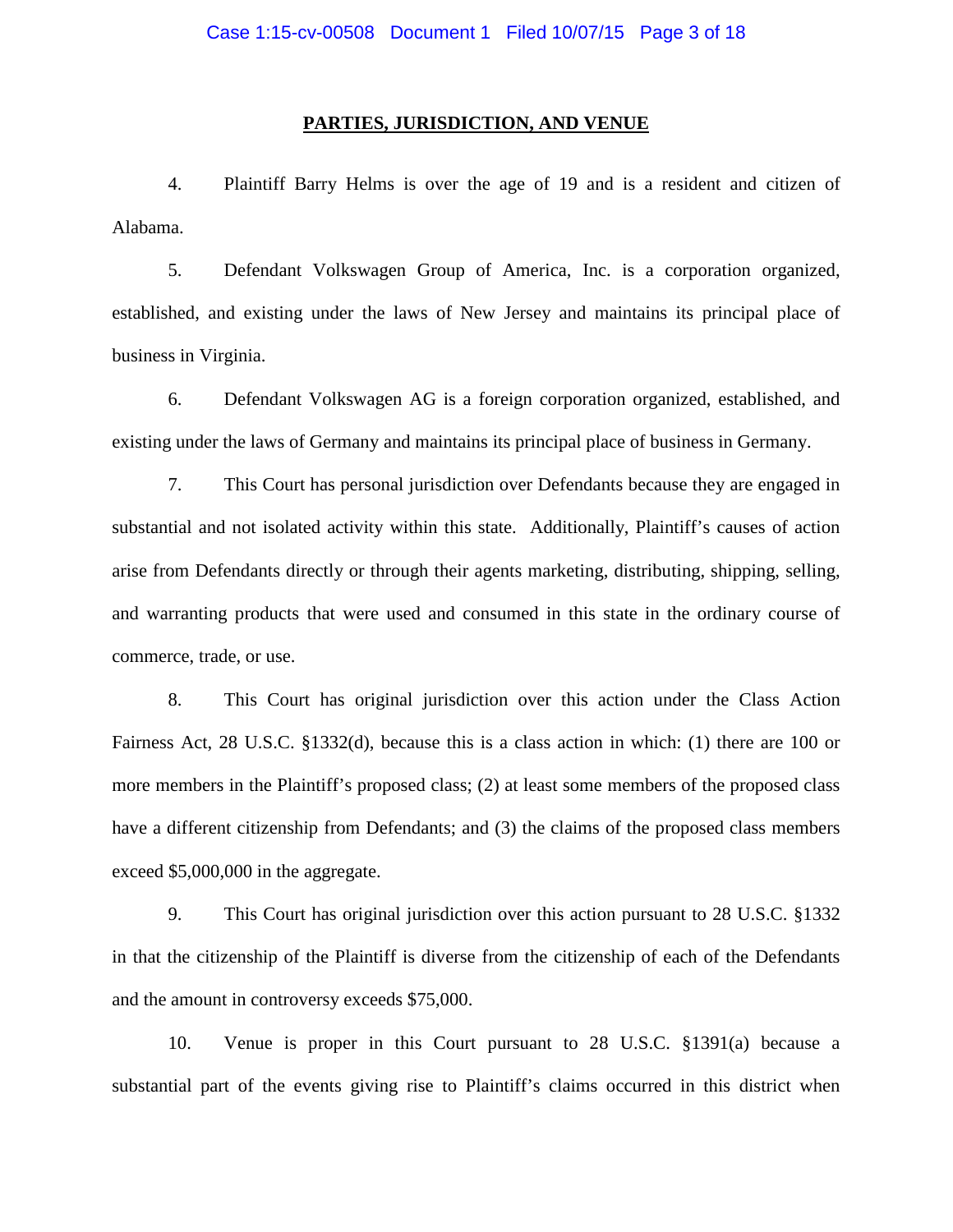defendants sold, marketed, distributed, shipped, and/or warranted the defective products at issue here.

# **BACKGROUND**

# *A. Volkswagen's marketing and release of its TDI diesel engines.*

11. As a general rule, diesel engines are more efficient and provide more torque than gasoline-powered engines. However, diesel engines historically have been associated with smoke belching, semi-trucks and clunky passenger cars. Beginning in 2009, Volkswagen released a new 2.0L turbocharged direct injection ("TDI") diesel engine. The TDI engines were installed in Volkswagen's Jetta, Jetta Sportwagen, Golf, Golf Sportwagen, Beetle, Beetle Convertible, and Passat models. Volkswagen marketed its new, TDI diesel engines as groundbreaking and ushering in a new era of "clean diesel" technology:



12. The TDI engine was the centerpiece of a branding campaign by Volkswagen centered on positioning its vehicles as the "go-to" brand for environmentally concerned drivers.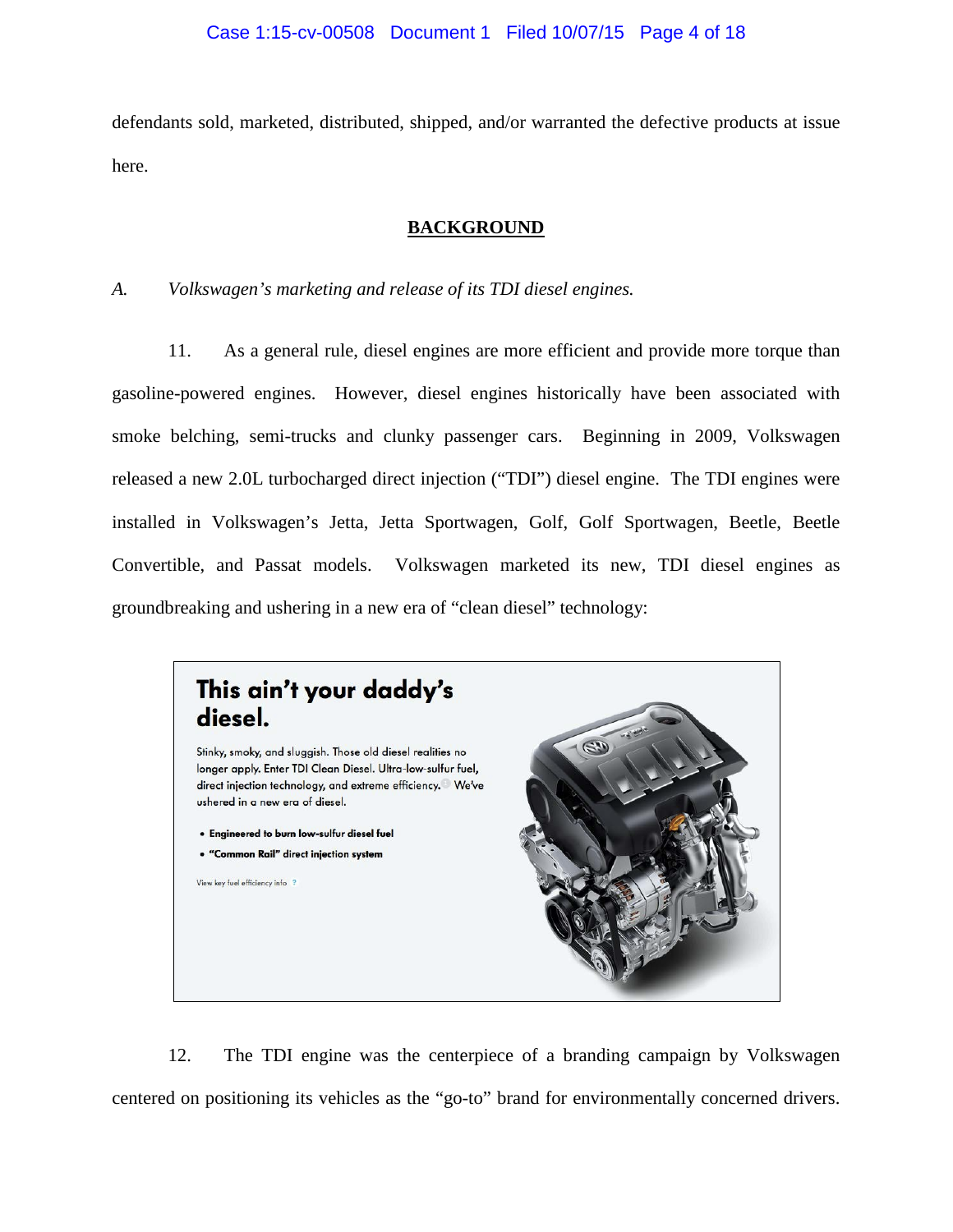# Case 1:15-cv-00508 Document 1 Filed 10/07/15 Page 5 of 18

Specifically, Volkswagen represented that its line of TDI engines were part of its philosophical commitment to being "eco-conscious" and to "building a better future for all of us:"



13. In addition to supposedly being "environmentally-friendly" Volkswagen's marketing campaign emphasized that its TDI engines retained the performance and torque benefits historically associated with a diesel engine. In Volkswagen's words, owners could have their cake and eat it too:

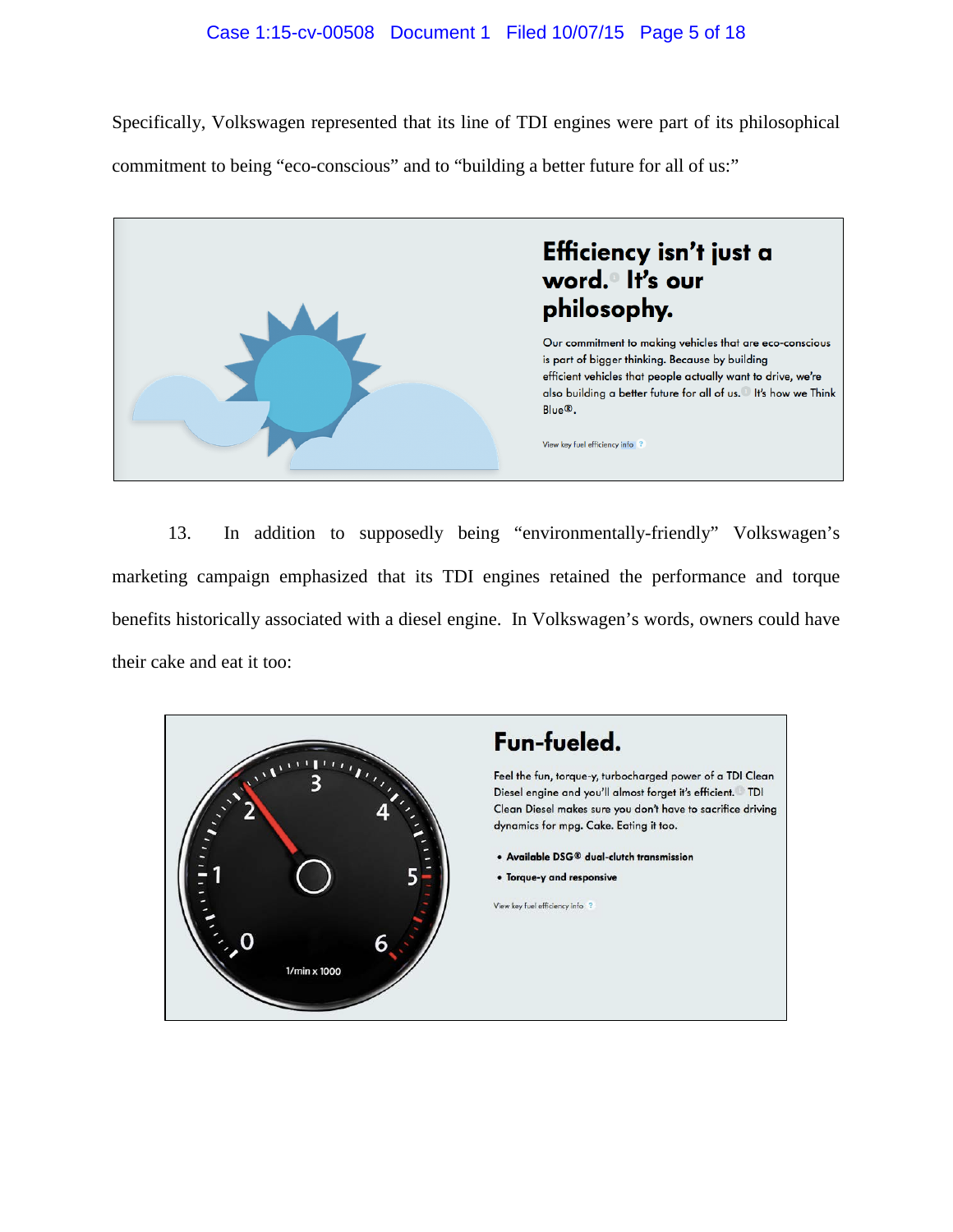#### Case 1:15-cv-00508 Document 1 Filed 10/07/15 Page 6 of 18

#### *B. The Clean Air Act and regulation of diesel emissions.*

14. Congress passed the Clean Air Act ("the Act") in 1963. In passing the Act, Congress found that "the increased use of motor vehicles . . . has resulted in mounting dangers to the public health and welfare." 42 U.S.C. §7401(a)(2). Congress' purpose in creating the Act was to "protect and enhance the quality of the Nation's air resources so as to promote the public health and welfare and the product capacity of its population. 42 U.S.C. §7401(b)(1)-(2).

15. A central part of the Act's framework is the regulation of nitrogen oxides ("NOx") and other pollutants from mobile sources, such as cars. NOx are a family of highly reactive gases that play a major role in the atmospheric reactions with volatile organic compounds that produce ozone (i.e. smog). Inhaling ozone can lead to health problems such as chest pain, coughing, throat irritation, and congestion. Similarly, inhaling ozone can irritate and worsen bronchitis, emphysema, and asthma. As with many other forms of pollution, children are most at risk of having health problems from ozone exposure.

16. Under the Act and its regulatory framework, vehicles powered by Volkswagen's TDI diesel engine were required to comply with certain emissions standards for air pollutants, including NOx. As part of this compliance protocol, the Environmental Protection Agency ("EPA") administers a certification program to ensure that every vehicle introduced into the United States meets the required emissions standards. Through this program, the EPA issues certificates of conformity ("COCs"), which indicate that a particular model vehicle meets the required emissions standards.

17. In order to receive a COC from the EPA, vehicle manufacturers must submit an application to the EPA disclosing the material aspects of the vehicles emissions system. Additionally, each model vehicle must undergo a series of tests designed to determine whether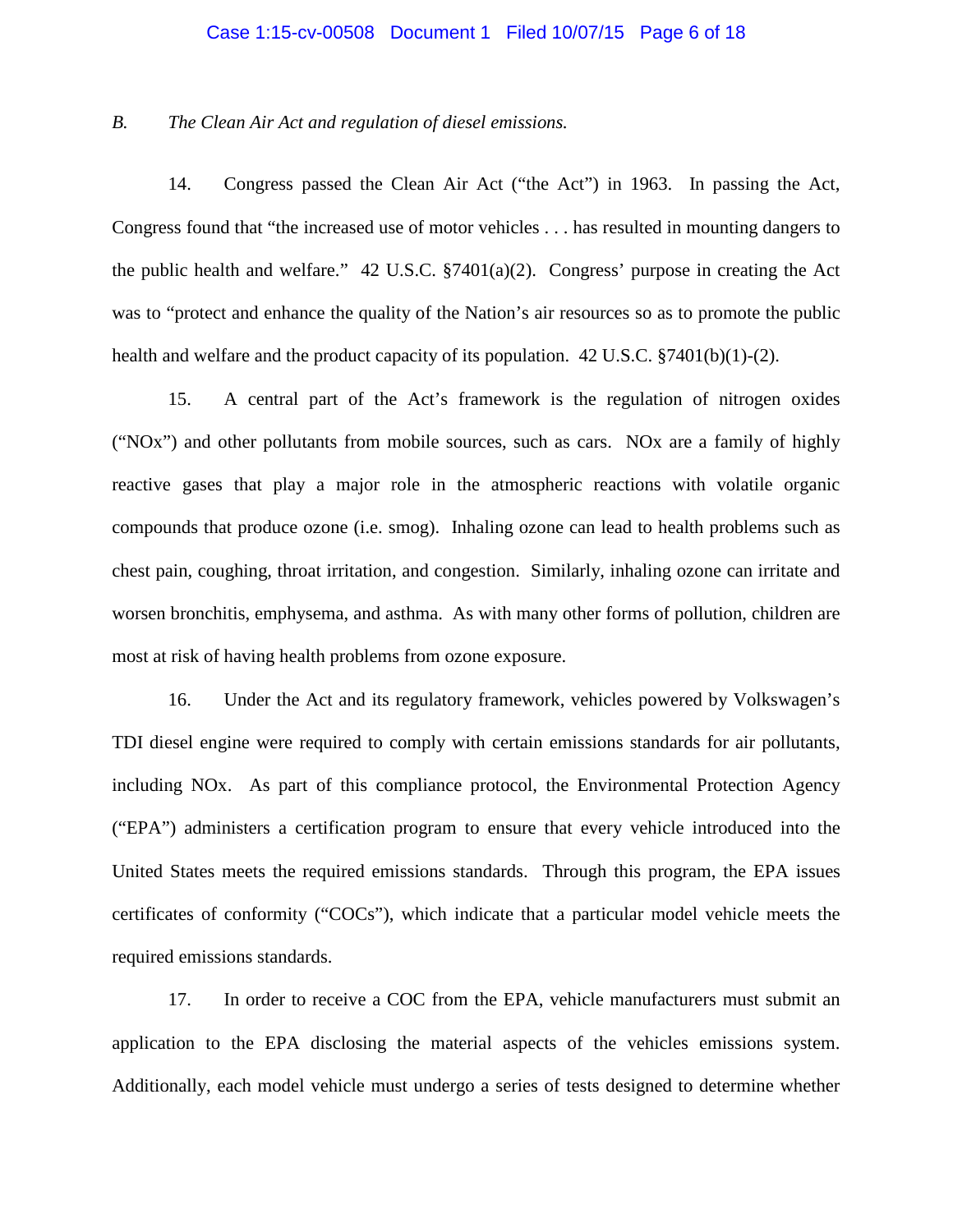#### Case 1:15-cv-00508 Document 1 Filed 10/07/15 Page 7 of 18

the vehicle satisfies EPA emissions standards. In marketing and selling its TDI diesel powered vehicles, Volkswagen represented and warranted that its vehicles met or exceeded all federal and state emissions standards.

*C. Volkswagen's deployment of a cheat device to manipulate EPA testing.*

18. The EPA expressly bans the use of "cheat" or "defeat" devises to evade or manipulate emissions testing. Specifically, the EPA defines a defeat device as a device "that reduces the effectiveness of the emission control system under conditions which may reasonably be expected to be encountered in normal vehicle operation and use . . ." 40 C.F.R. §86.1803-01. Motor vehicles equipped with a defeat device cannot receive a COC from the EPA. Moreover, vehicles are only covered by a COC "if they are in all material respects as described in the manufacturer's application for certification . . ." 40 C.F.R. §86.1848-10(c)(6).

19. The EPA initially issued COCs for Volkswagen vehicles powered by its 2.0L TDI diesel engines, meaning that the vehicles passed the EPA's standard emissions testing. However, in early 2014, a group of researchers conducted emissions testing on several Volkswagen model vehicles powered by TDI diesel engines. That testing revealed that in real-word driving conditions, Volkswagen's Jetta and Passat models exceeded U.S. emission limits by a factor of between 5 and 35.

20. Following the release of the results of the West Virginia study, the EPA launched an investigation into Volkswagen's TDI diesel engine vehicles. For more than a year after the EPA began its investigation, Volkswagen denied any wrongdoing and attributed the testing discrepancies to mere "technical glitches." However, on September 18, 2015, the EPA issued a notice of violation to Volkswagen, concluding that Volkswagen had intentionally employed cheat devices in the software of its vehicles. As explained by the EPA, the cheat devices sensed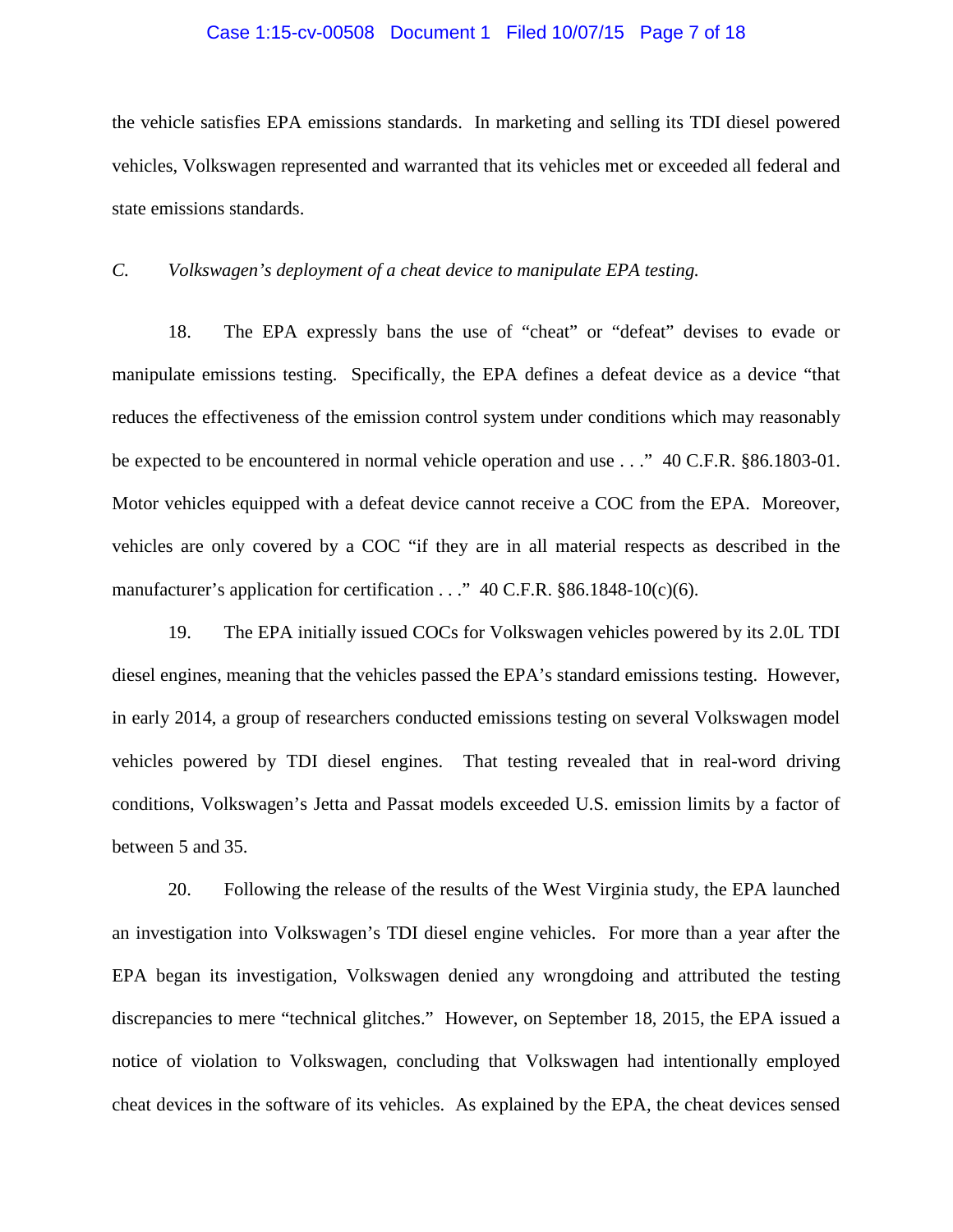when the vehicles were being tested for compliance with EPA emissions standards and made

temporary changes to the vehicles' emissions system so that the vehicles could pass the test:

VW manufactured and installed software in the electronic control module (ECM) of these vehicles that senses when the vehicle was being tested for compliance with EPA emission standards. For ease of reference, the EPA is calling this the "switch." The "switch" senses whether the vehicle is being tested or not based on various inputs including the position of the steering wheel, vehicle speed, the duration of the engine's operation, and barometric pressure. These inputs precisely track the parameters of the federal test procedure for emission testing for EPA certification purposes. During EPA emission testing, the vehicles' ECM ran software which produced compliant emission results under an ECM calibration that VW referred to as the "dyno calibration" . . . At all other times during normal vehicle operation, the "switch" was activated and the vehicle ECM software ran a separate "road calibration" which reduced the effectiveness of the emission control system . . . As a result, emissions of NOX increased by a factor of 10 to 40 times above the EPA compliant levels . . .

21. The EPA concluded that cheat devices had been incorporated into the software of

the following Volkswagen vehicles:

| <b>Model Year</b> | <b>EPA Test Group</b> | <b>Make and Model(s)</b>                                                            |  |  |  |
|-------------------|-----------------------|-------------------------------------------------------------------------------------|--|--|--|
| 2009              | 9VWXV02.035N          | VW Jetta, VW Sportwagen                                                             |  |  |  |
| 2009              | 9VWXV02.0U5N          | VW Jetta, VW Sportwagen                                                             |  |  |  |
| 2010              | AVWXV02.0UFN          | VW Golf, VW Jetta, VW<br>Jetta Sportwagen                                           |  |  |  |
| 2011              | BVWXV02.0U5N          | VW<br>VW<br>Jetta<br>Golf,<br>Sportwagen                                            |  |  |  |
| 2012              | CVWXV02.0U5N          | VW Beetle, VW Beetle<br>Convertible, VW Golf, VW<br>Jetta, VW Jetta Sportwagen,     |  |  |  |
| 2012              | CVWXVO2.0U4S          | <b>VW Passat</b>                                                                    |  |  |  |
| 2013              | DVWXV02.0U5N          | Beetle, VW Beetle<br>VW -<br>Convertible, VW Golf, VW<br>Jetta, VW Jetta Sportwagen |  |  |  |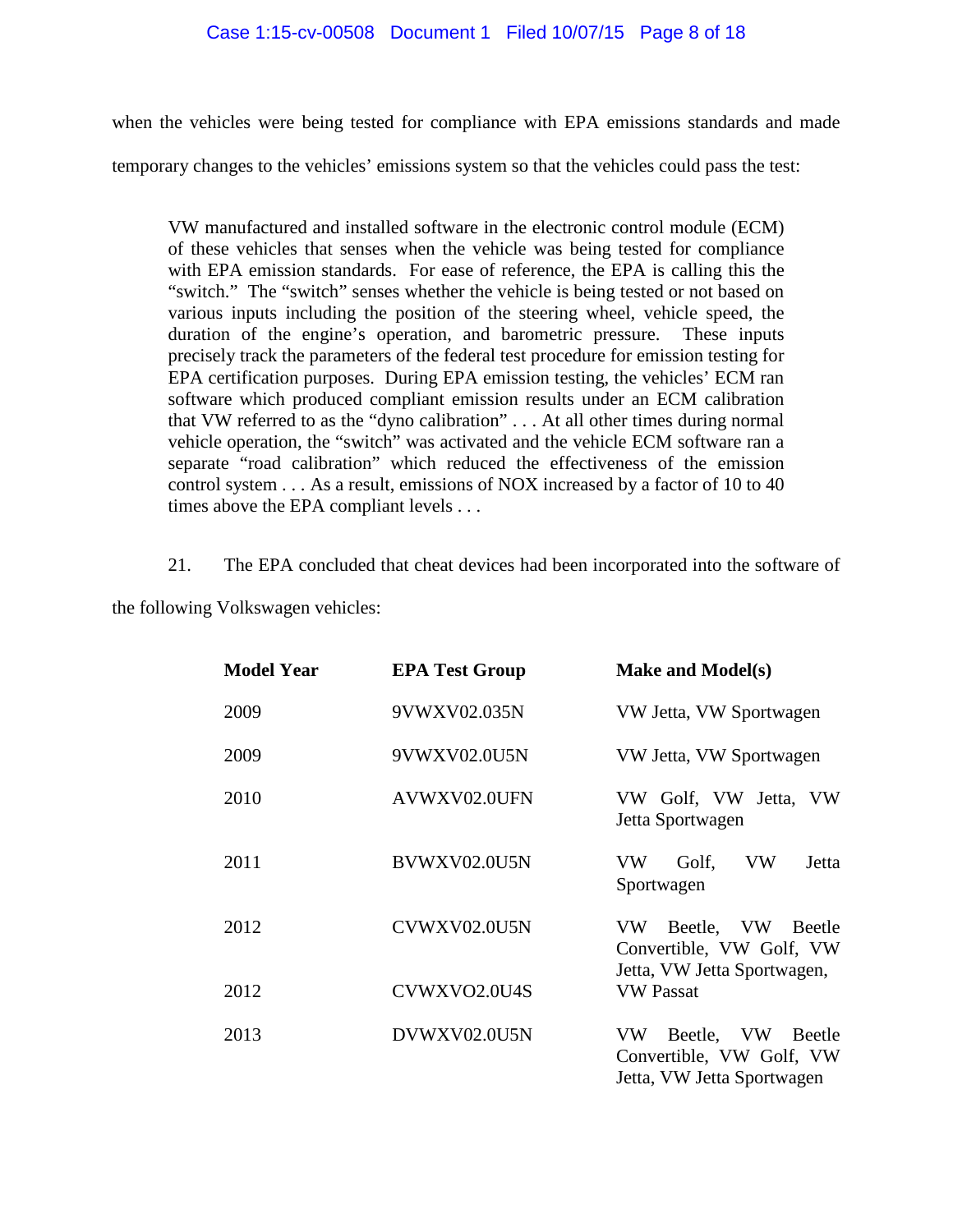#### Case 1:15-cv-00508 Document 1 Filed 10/07/15 Page 9 of 18

| 2013 | DVWXV02.0U4S | VW Passat                                                                                                 |
|------|--------------|-----------------------------------------------------------------------------------------------------------|
| 2014 | EVWXV02.0U5N | Beetle, VW<br>VW<br>Beetle<br>Convertible, VW Golf, VW<br>Jetta, VW Jetta Sportwagen                      |
| 2014 | FVGAV02.0VAL | <b>VW Passat</b>                                                                                          |
| 2015 | FVGAV02.0VAL | Beetle, VW<br>VW.<br>Beetle<br>Convertible, VW Golf, VW<br>Golf Sportwagen, VW Jetta,<br><b>VW Passat</b> |

22. After the EPA issued its notice of violation, Volkswagen and its executives finally conceded that their deceit was far more than just a technical glitch. During a speech in Brooklyn, New York, Michael Horn, the chief of U.S. operations for Volkswagen, acknowledged that Volkswagen "was dishonest with the EPA, and the California Air Resources Board and with all of you [i.e. the customers]." He went on to say "we have totally screwed up."

*C. Plaintiff's purchase of a 2012 Passat TDI.*

23. Plaintiff Barry Helms purchased a 2012 Volkswagen Passat with a 2.0L TDI diesel engine from Dean McCrary dealership in March 2014.

24. Some of the primary factors in Plaintiff's decision to purchase the vehicle were its purported environmental benefits and fuel efficiency. Plaintiff relied on the representations made by Volkswagen, its agents, and its employees related to the fuel efficiency, environmental benefits, and compliance with emissions standards of the vehicle and these representations were a material factor in his decision to purchase the vehicle.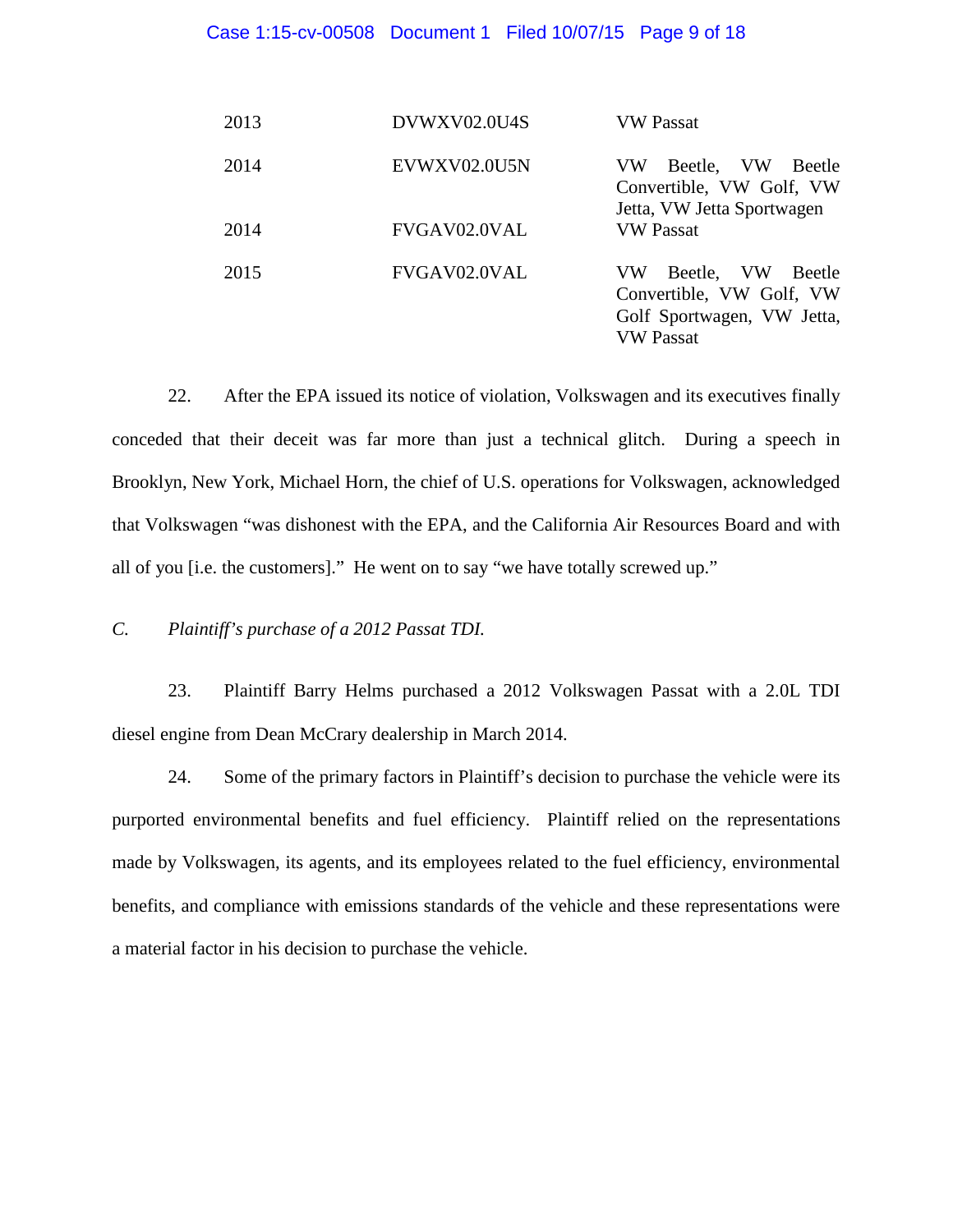# **CLASS ALLEGATIONS**

25. Plaintiff brings this action as a class action pursuant to Rule 23 of the Federal Rules of Civil Procedure on behalf of himself and the following Class of persons similarly situated:

All persons who leased or bought any of the following vehicles: (a) 2009-2015 Volkswagen Jetta TDI and Volkswagen Jetta TDI Sportwagen; (b) 2010-2015 Volkswagen Golf TDI and Volkswagen Golf TDI Sportwagen; (c) 2012-2015 Volkswagen Beetle and Volkswagen Beetle Convertible; and (d) 2012-2015 Volkswagen Passat TDI.

26. Excluded from the Class are the Defendants, their legal representatives, officers, directors, assigns, and successors, or any entity in which any Defendant has a controlling interest; the judge to whom this action is assigned, and members of the judge's immediate family; claims for personal injury, wrongful death and/or emotional distress; and all persons or entities who properly execute and timely file a request for exclusion from the Class.

*A. Numerosity* 

27. The exact number of Class members is unknown to the Plaintiff at this time. However, upon information and belief, Volkswagen has sold hundreds of thousands of vehicles with the cheat device described above. As such, the Class is so numerous that joinder of all members is impracticable. Moreover, the identity of the members of the Class can readily be determined from the records maintained by the Defendants.

*B. Commonality*

28. There are numerous questions of law and fact common to Plaintiff and the Class, which predominate over any questions that might affect individual Class members, including: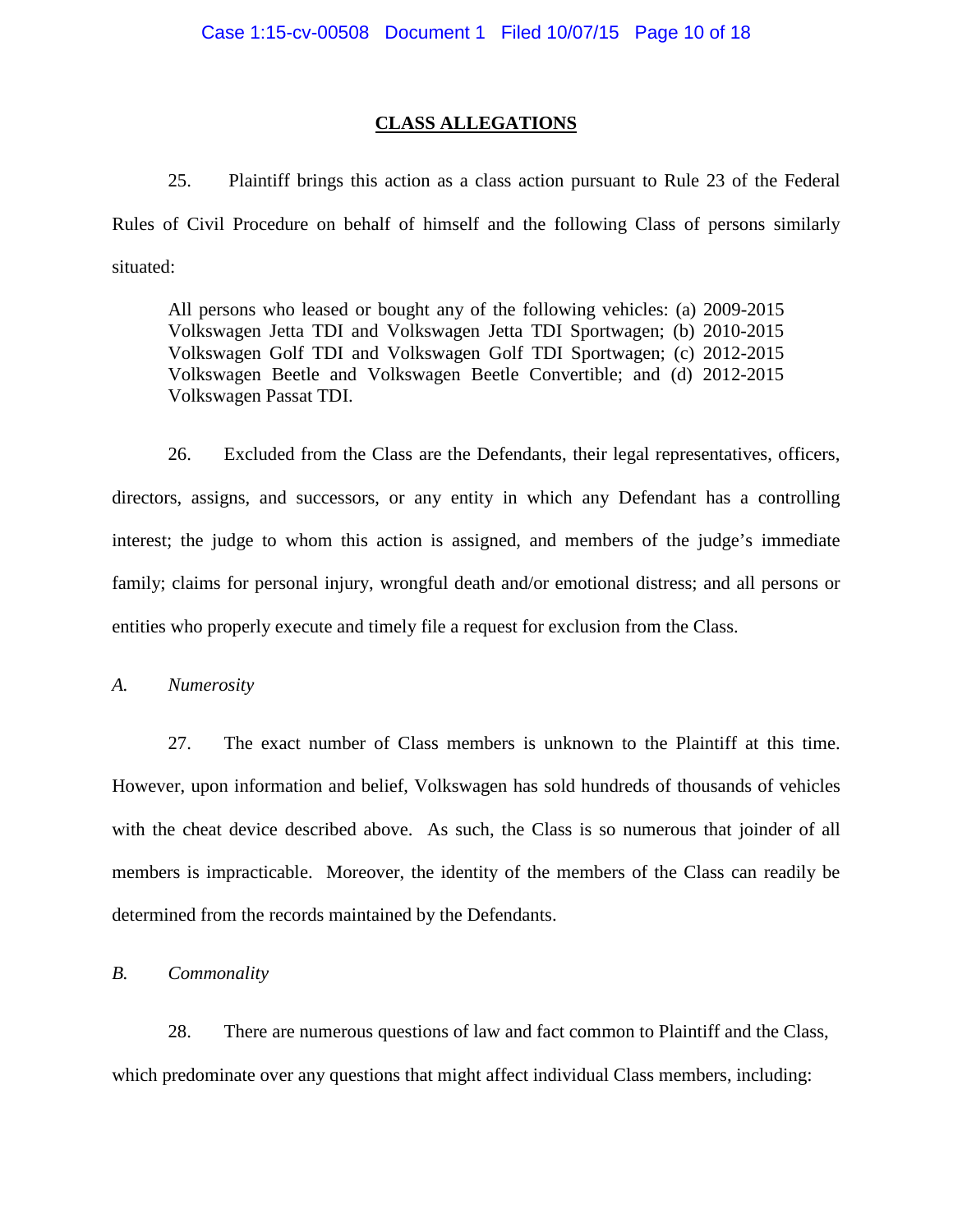- a. Whether the vehicles leased or bought by the Class met federal and state emissions standards;
- b. Whether Volkswagen installed a cheat device in the vehicles leased or bought by the Class in violation of federal emissions testing standards;
- c. Whether Volkswagen disclosed the installation of the cheat device in accordance with federal regulatory requirements;
- d. Whether Volkswagen made fraudulent representations to the Class regarding its TDI diesel engines;
- e. Whether Volkswagen concealed material facts from the Class regarding its TDI diesel engines; and
- f. Whether Volkswagen breached the implied and express warranties provided to the Class regarding Volkswagen's TDI diesel engines.

# *C. Typicality*

29. Plaintiff's claims are typical of the claims of the other members of the Class because his claims arise from the same events, practices, and/or course of conduct and because all members of the Class are similarly affected by Defendants' wrongful conduct.

*D. Adequacy*

30. Plaintiff will fairly and adequately represent and protect the interests of all members of the Class.

31. Plaintiff does not have any interests antagonistic to or in conflict with the interests of the Class.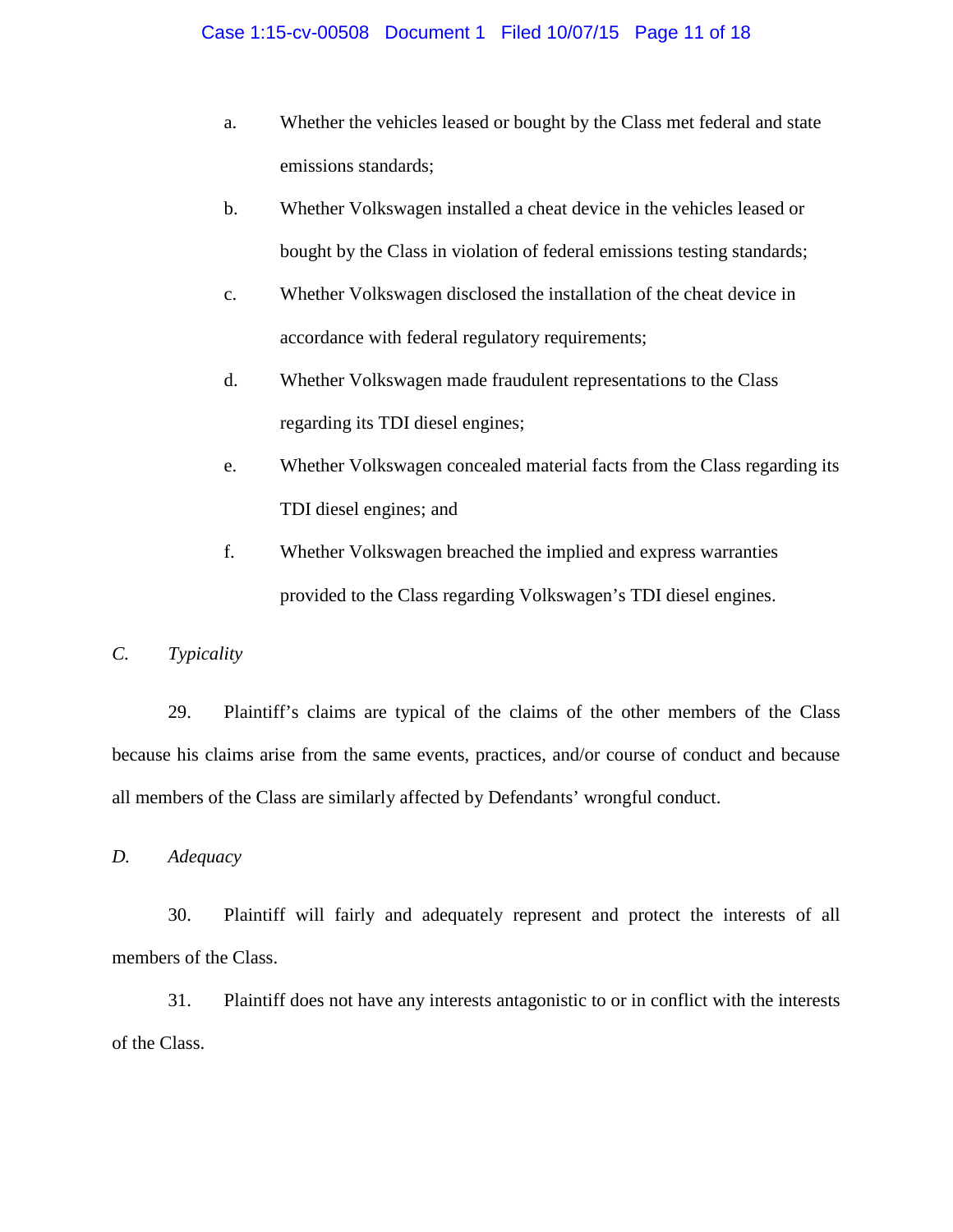#### Case 1:15-cv-00508 Document 1 Filed 10/07/15 Page 12 of 18

32. The Defendants have no unique defenses against the Plaintiff that would interfere with the Plaintiff's representation of the Class.

33. Plaintiff has retained counsel with considerable experience in prosecuting class actions and complex litigation. Plaintiff and his counsel are committed to vigorously prosecuting this action on behalf of the Class and have the financial resources to do so.

# *E. Rule 23(b)(1) Requirements*

34. The requirements of Rule 23(b)(1)(A) are satisfied because prosecution of separate actions by the members of the Class would create a risk of establishing incompatible standards of conduct for Defendants.

35. The requirements of Rule 23(b)(1)(B) are satisfied because adjudications of these claims by individual members of the Class would, as a practical matter, be dispositive of the interest of the other members not parties to the actions, or substantially impair or impede the ability of other members of the Class to protect their interests.

# *F. Rule 23(b)(3) Requirements*

36. If the Class is not certified under Rule  $23(b)(1)$ , then certification under (b)(3) is appropriate because questions of law or fact common to members of the Class predominate over any questions affecting only individual members. Moreover, a class action is superior to other available methods of fairly and efficiently adjudicating this controversy. The expense Class members would have to incur if they were to attempt individually to obtain relief from the Defendants would dwarf the value of their claims, which accordingly do not warrant separate actions. Due to the expense of individual litigation, few if any Class members could otherwise afford to seek legal redress for the wrongs committed by the Defendants. Absent a class action,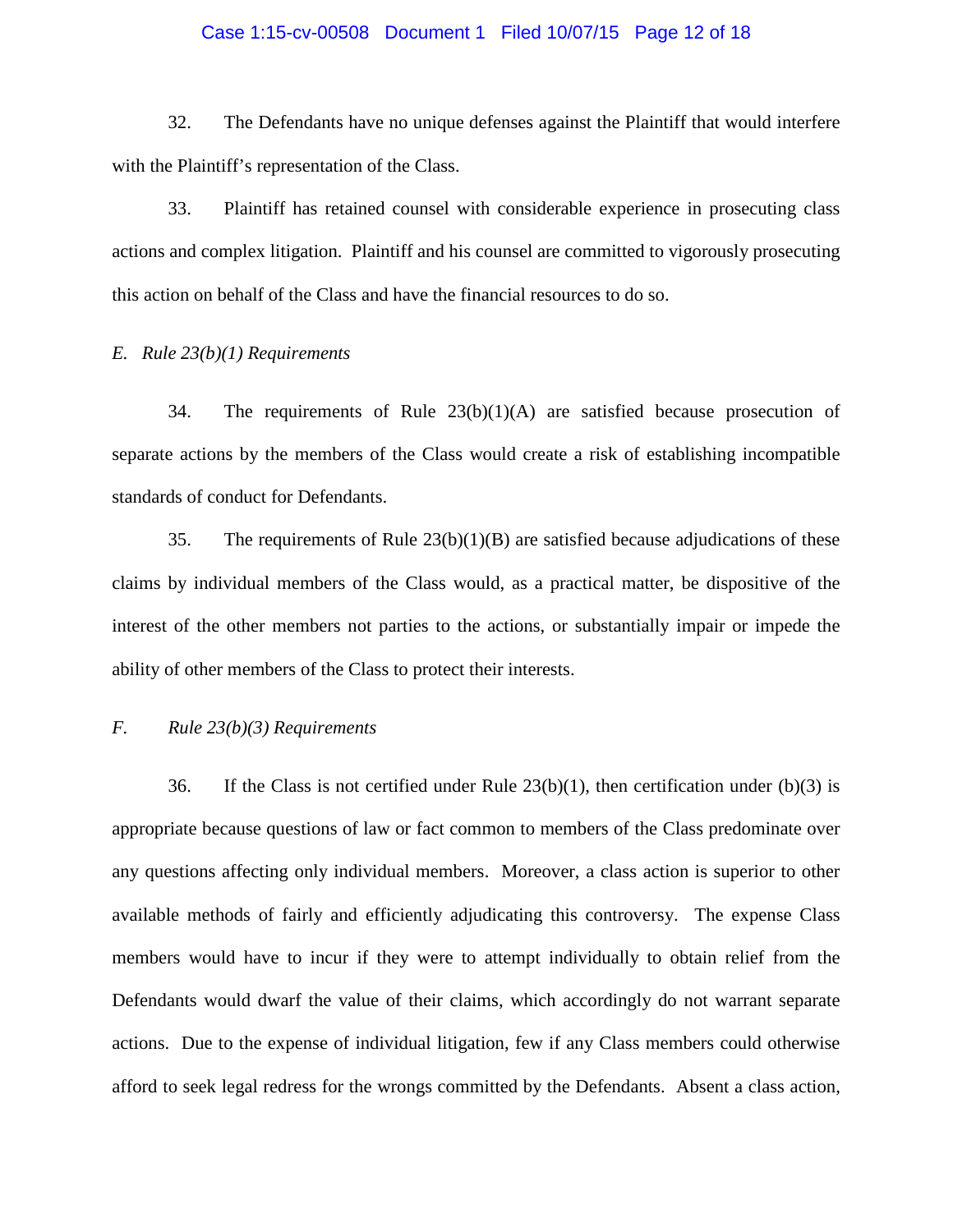#### Case 1:15-cv-00508 Document 1 Filed 10/07/15 Page 13 of 18

Class members will continue to suffer losses, Defendants' misconduct will continue without remedy, and Defendants will retain the economic benefits of their wrongdoing.

37. Further, Class treatment of the common questions of law and fact in this case is superior to multiple individual actions or piecemeal litigation because it economizes public and private resources and promotes consistency and efficiency of adjudication. Disposing of the claims of the Class members in a single action will provide substantial benefits to all parties and the courts.

# **COUNT ONE FRAUDULENT REPRESENTATION**

38. Plaintiff incorporates by reference the allegations contained in the preceding paragraphs of this Complaint.

39. Defendants represented to Plaintiff and the Class that the vehicles at issue met or exceeded federal and state emissions standards.

40. Defendants' representations were false when made.

41. Defendants knew that their representations to Plaintiff and the Class were false and intentionally misled Plaintiff and the Class.

42. Plaintiff and the Class relied on the representations made by the Defendants.

43. As a direct and proximate result of the Defendants' fraudulent representations, Plaintiff and the Class have sustained actual damages in that they have incurred, or are substantially certain to incur, costs and expenses of repairing or modifying their vehicles in order to meet federal and state emissions standards, loss of use of their vehicles, and loss in value of their vehicles.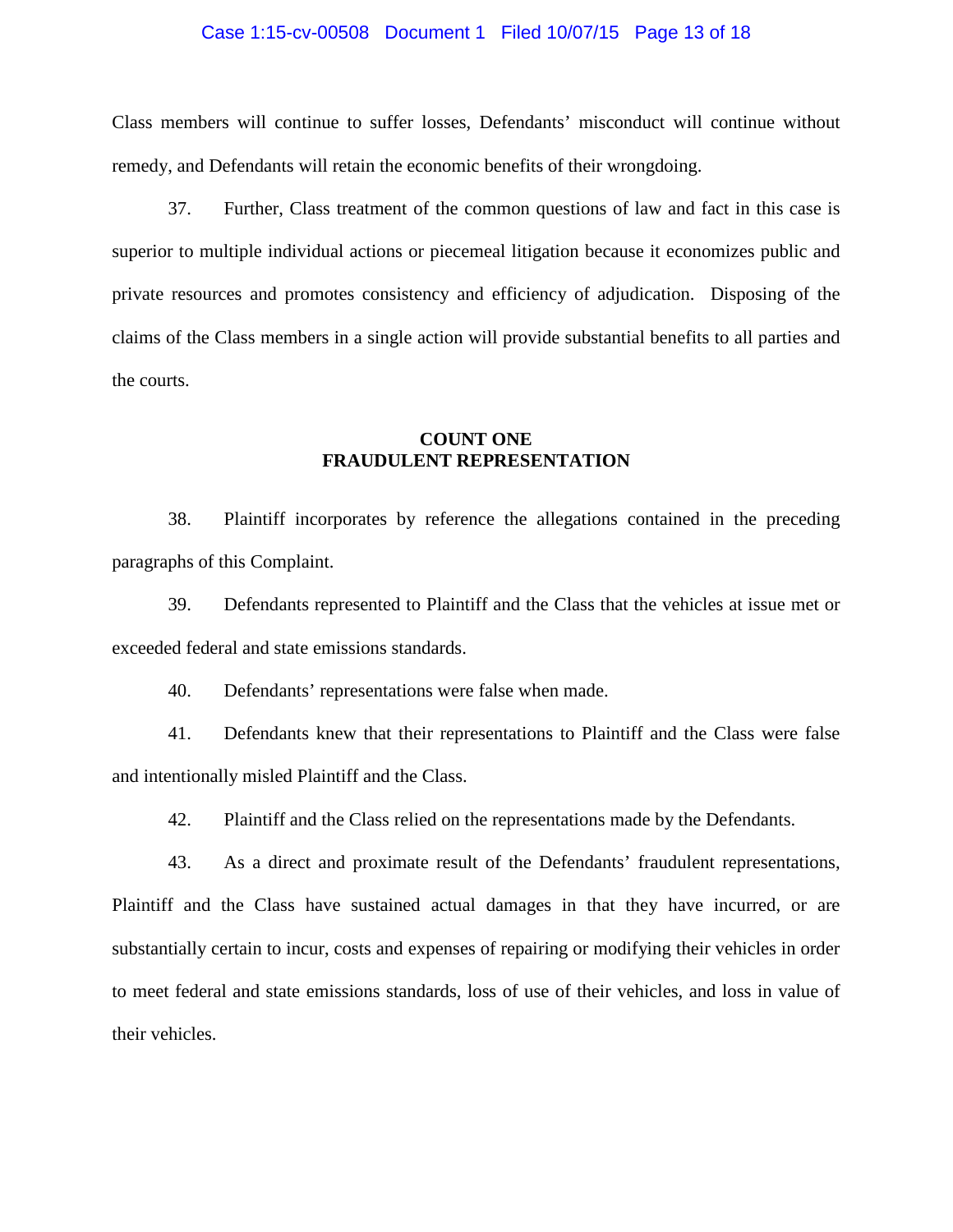# **COUNT TWO FRAUDULENT CONCEALMENT**

44. Plaintiff incorporates by reference the allegations contained in the preceding paragraphs of this Complaint.

45. Defendants had a duty to disclose to Plaintiff and the Class whether the vehicles at issue satisfied federal and state emissions standards.

46. Defendants fraudulently concealed from Plaintiff and the Class the fact that the vehicles at issue did not satisfy federal and state emissions standards.

47. Whether the Plaintiff and the Class' vehicles satisfied federal and state emissions standards was a material fact.

48. Plaintiff and the Class could not have discovered that the Defendants had concealed the fact that the vehicles at issue did not satisfy federal and state emissions standards.

49. As a direct and proximate result of the Defendants' fraudulent concealment, Plaintiff and the Class have sustained actual damages in that they have incurred, or are substantially certain to incur, costs and expenses of repairing or modifying their vehicles in order to meet federal and state emissions standards, loss of use of their vehicles, and loss in value of their vehicles.

# **COUNT THREE BREACH OF IMPLIED AND EXPRESS WARRANTY**

50. Plaintiff incorporates by reference the allegations contained in the preceding paragraphs of this Complaint.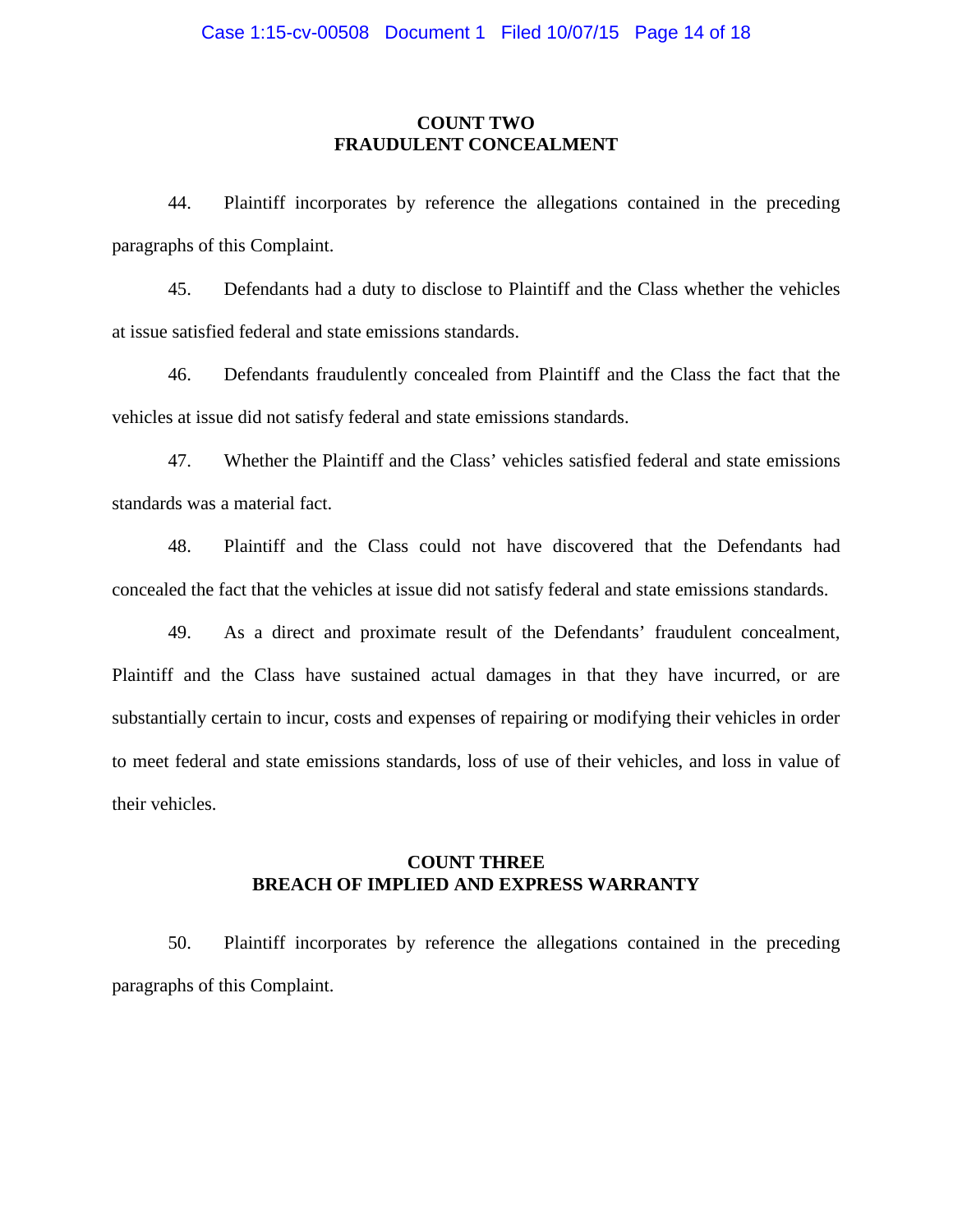#### Case 1:15-cv-00508 Document 1 Filed 10/07/15 Page 15 of 18

51. Plaintiff and the Class' vehicles were "goods" for purposes of the Uniform Commercial Code, and at the time the vehicles were placed in the stream of commerce Defendants were "merchants" with respect to goods of this kind.

52. Defendants through advertising material, literature, publications, and other materials, expressly and impliedly warranted that Plaintiff and the Class' vehicles satisfied federal and state emissions standards.

53. Defendants breached these warranties because they fraudulently concealed from Plaintiff and the Class the fact that the vehicles did not meet federal and state emissions standards.

54. As a direct and proximate result of the Defendants' fraudulent concealment, Plaintiff and the Class have sustained actual damages in that they have incurred, or are substantially certain to incur, costs and expenses of repairing or modifying their vehicles in order to meet federal and state emissions standards, loss of use of their vehicles, and loss in value of their vehicles.

# **COUNT FOUR UNJUST ENRICHMENT**

55. Plaintiff incorporates by reference the allegations contained in the preceding paragraphs of this Complaint.

56. Defendants have been unjustly enriched in that they have wrongfully acquired a benefit, i.e., funds and profits, by their wrongful behavior described above.

57. Defendants have continued to acquire funds and profits despite their knowledge of the fact that the vehicles at issue did not meet federal and state emissions requirements.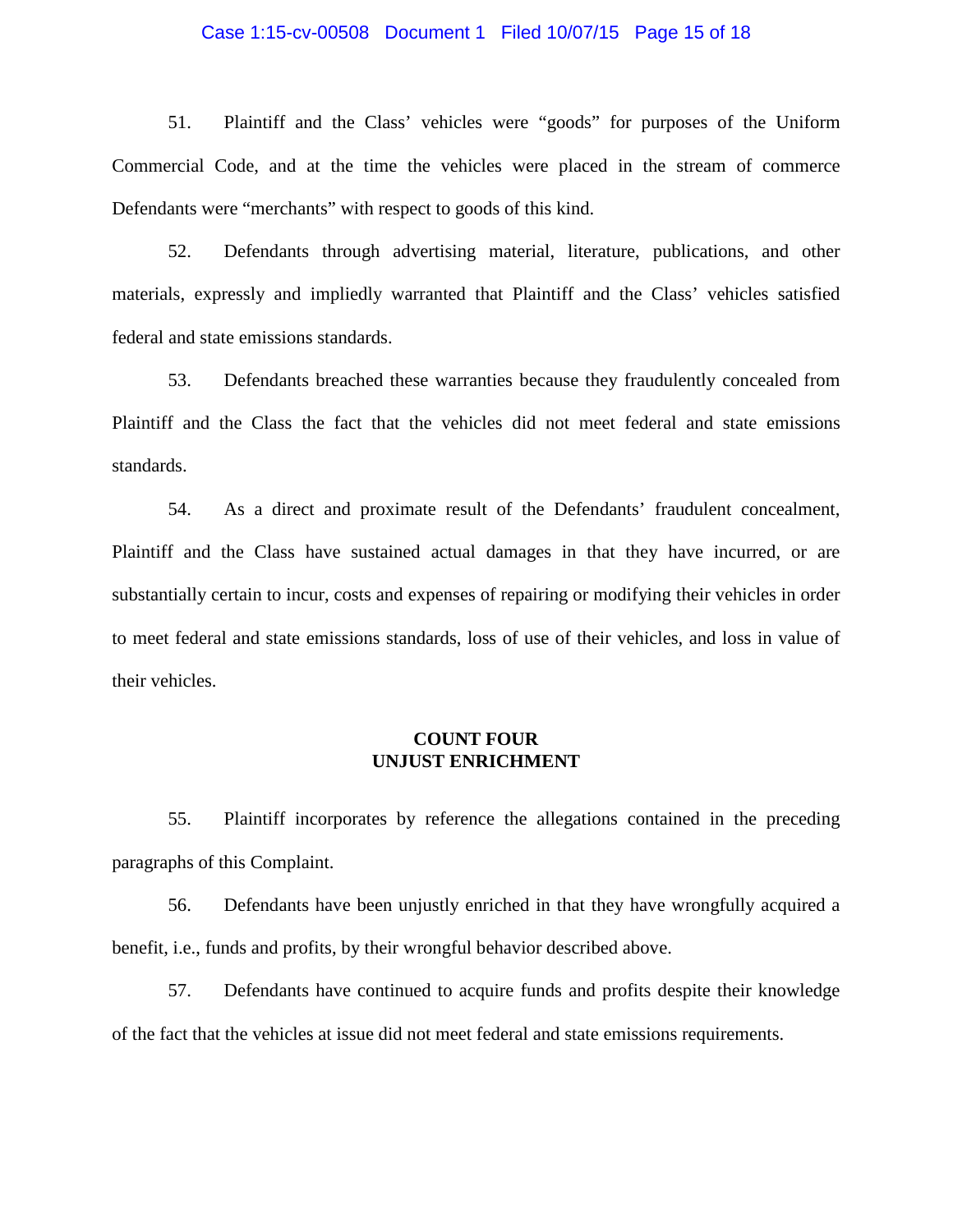#### Case 1:15-cv-00508 Document 1 Filed 10/07/15 Page 16 of 18

58. The circumstances under which Defendants profited from the sale of the vehicles at issue make it inequitable for them to retain those funds and profits.

59. Plaintiff, on behalf of himself and the Class, demands that Defendants be ordered to disgorge, for the benefit of the Plaintiff and the Class, all or part of their ill-gotten profits received from the sale of the vehicles at issue and/or make full restitution to Plaintiff and the Class.

#### **PRAYER FOR RELIEF**

WHEREFORE, Plaintiff, on behalf of himself and the proposed Class, prays that this Court enter judgment against the Defendants and in favor of the Plaintiff and award the following relief:

- Certification of the proposed Class and any necessary subclass(es);
- A declaration that the Defendants are financially responsible for notifying the Class that the vehicles at issue do not meet federal and state emissions standards;
- A declaration that the Defendants are responsible for the costs and expenses of modifying and repairing the vehicles at issue so that the vehicles are in compliance with all federal and state emissions requirements;
- An award of compensatory damages to Plaintiff and the Class for loss of use and diminution of value to the vehicles at issue;
- An award of punitive damages to Plaintiff and the Class for the purpose of punishing Defendants for their wrongful and illegal conduct and also to deter others from engaging in similar wrongful and illegal conduct in the future;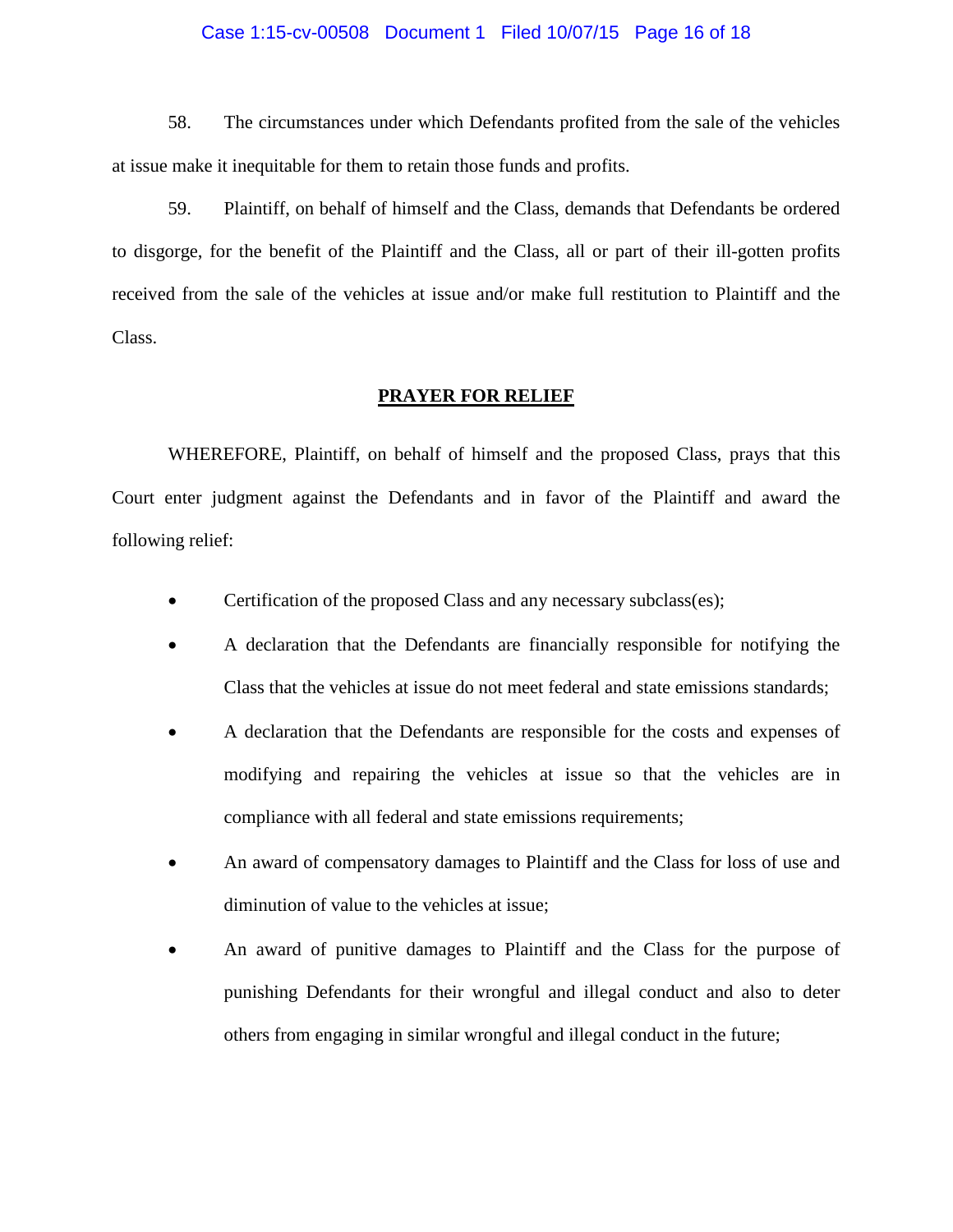- A declaration that the Defendants must disgorge, for the benefit of Plaintiff and the Class, all or part of their ill-gotten profits received from the sale of the vehicles at issue;
- An award of costs and attorneys' fees, as allowed by law, and/or from a common fund created hereby;
- Leave to amend the Complaint to conform to the proof presented at trial; and
- Such other or further relief, including equitable relief, as this Court deems appropriate under the circumstances.

# **PLAINTIFF DEMANDS TRIAL BY JURY.**

Respectfully submitted,

/s/ William E. Bonner GREGORY B. BREEDLOVE [gbb@cunninghambounds.com](mailto:gbb@cunninghambounds.com) STEVEN L. NICHOLAS [sln@cunninghambounds.com](mailto:sln@cunninghambounds.com) WILLIAM E. BONNER [web@cunninghambounds.com](mailto:web@cunninghambounds.com) DAVID G. WIRTES, JR. [dgw@cunninghambounds.com](mailto:dgw@cunninghambounds.com) Cunningham Bounds, LLC 1601 Dauphin St. Mobile, AL 36604 251-471-6191 (O) 251-479-1031 (F)

# **PLAINTIFF WILL SERVE THE DEFENDANTS BY PRIVATE PROCESS SERVER AS FOLLOWS:**

Volkswagen Group of America, Inc. C/O CSC-Lawyers Incorporating Service, Inc. 150 South Perry Street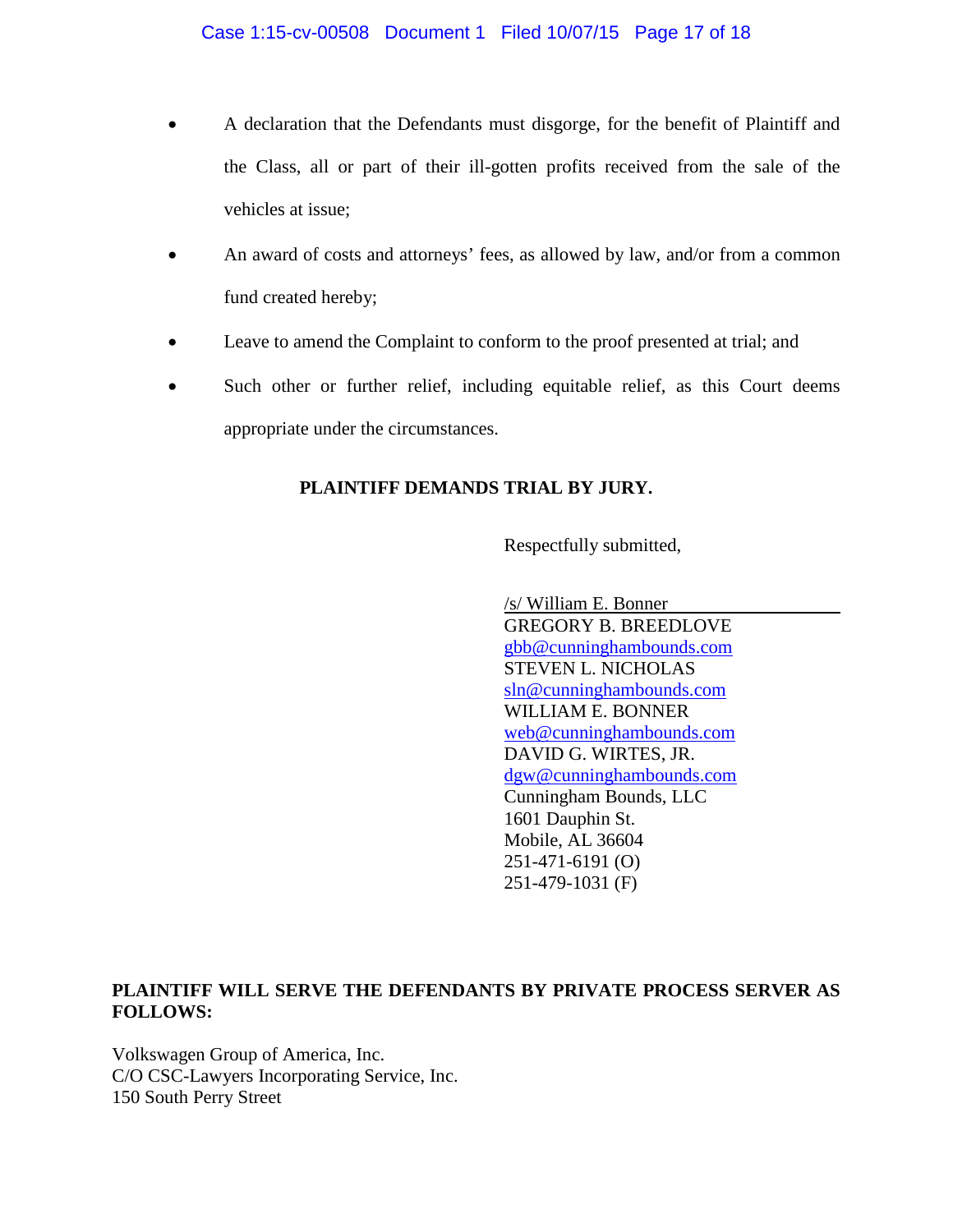Montgomery, AL 36104

Volkswagen AG Berliner Ring 2 38440 Wolfsburg, Germany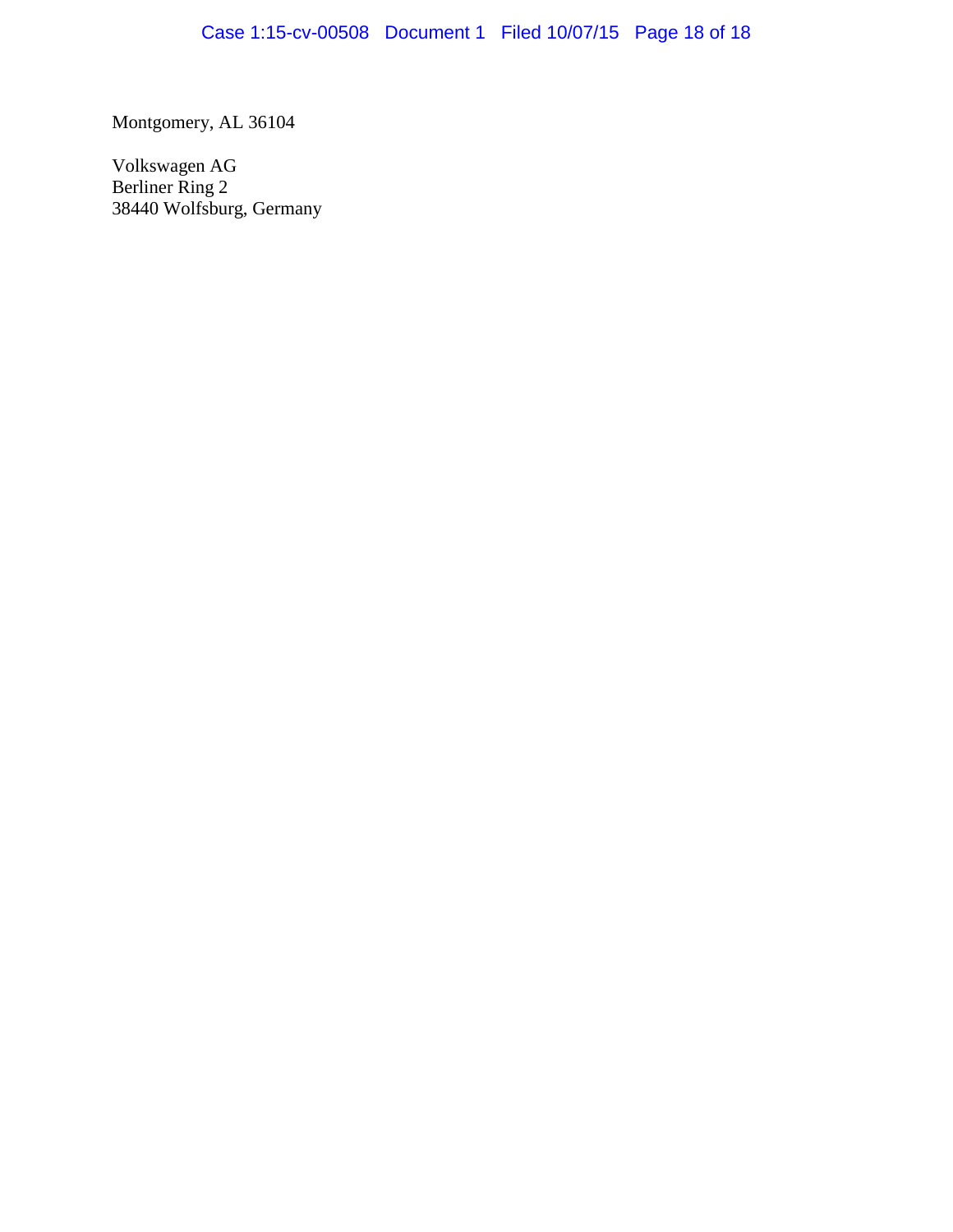# IS 44 (Rev. 12/12) **Case 1:15-cv-00508 DOCUMER SHEET** 0/07/15 Page 1 of 2

The JS 44 civil cover sheet and the information contained herein neither replace nor supplement the filing and service of pleadings or other papers as required by law, except as provided by local rules of court. This form,

| I. (a) PLAINTIFFS<br>Barry Helms, individually and on behalf of others similary situated                                                                                                                                                                                                                                                                                                                                                                                                                                                                                                                                                         |                                                                                                                                                                                                                                                                                                                                                                                                                                                                                                                                                                                                                                        |                                                                                                                                                                                                                                                                                                                                                                                                                                                                                                                                                                                                                                                                                                                        |                        | <b>DEFENDANTS</b><br>Volkswagen Group of America, Inc<br>Volkswagen AG                                                                                                                                                                                                                                                                                                                                                     |                                                                                                                                                                                                                         |                                                                                                                                                                                                                              |                                                                                                                                                                                                                                                                                                                                                                                                                                                                                                                                                                                                                                                 |
|--------------------------------------------------------------------------------------------------------------------------------------------------------------------------------------------------------------------------------------------------------------------------------------------------------------------------------------------------------------------------------------------------------------------------------------------------------------------------------------------------------------------------------------------------------------------------------------------------------------------------------------------------|----------------------------------------------------------------------------------------------------------------------------------------------------------------------------------------------------------------------------------------------------------------------------------------------------------------------------------------------------------------------------------------------------------------------------------------------------------------------------------------------------------------------------------------------------------------------------------------------------------------------------------------|------------------------------------------------------------------------------------------------------------------------------------------------------------------------------------------------------------------------------------------------------------------------------------------------------------------------------------------------------------------------------------------------------------------------------------------------------------------------------------------------------------------------------------------------------------------------------------------------------------------------------------------------------------------------------------------------------------------------|------------------------|----------------------------------------------------------------------------------------------------------------------------------------------------------------------------------------------------------------------------------------------------------------------------------------------------------------------------------------------------------------------------------------------------------------------------|-------------------------------------------------------------------------------------------------------------------------------------------------------------------------------------------------------------------------|------------------------------------------------------------------------------------------------------------------------------------------------------------------------------------------------------------------------------|-------------------------------------------------------------------------------------------------------------------------------------------------------------------------------------------------------------------------------------------------------------------------------------------------------------------------------------------------------------------------------------------------------------------------------------------------------------------------------------------------------------------------------------------------------------------------------------------------------------------------------------------------|
| (b) County of Residence of First Listed Plaintiff<br><b>Baldwin County, AL</b><br>(EXCEPT IN U.S. PLAINTIFF CASES)                                                                                                                                                                                                                                                                                                                                                                                                                                                                                                                               |                                                                                                                                                                                                                                                                                                                                                                                                                                                                                                                                                                                                                                        |                                                                                                                                                                                                                                                                                                                                                                                                                                                                                                                                                                                                                                                                                                                        |                        | County of Residence of First Listed Defendant<br>(IN U.S. PLAINTIFF CASES ONLY)<br>IN LAND CONDEMNATION CASES, USE THE LOCATION OF<br>NOTE:<br>THE TRACT OF LAND INVOLVED.                                                                                                                                                                                                                                                 |                                                                                                                                                                                                                         |                                                                                                                                                                                                                              |                                                                                                                                                                                                                                                                                                                                                                                                                                                                                                                                                                                                                                                 |
| (C) Attorneys (Firm Name, Address, and Telephone Number)<br>William E. Bonner, Gregory Breedlove, Steven Nicholas and David<br>Wirtes<br>Cunningham Bounds, LLC; 1601 Dauphin St, Mobile, AL; 251-471-6191                                                                                                                                                                                                                                                                                                                                                                                                                                       |                                                                                                                                                                                                                                                                                                                                                                                                                                                                                                                                                                                                                                        |                                                                                                                                                                                                                                                                                                                                                                                                                                                                                                                                                                                                                                                                                                                        |                        | Attorneys (If Known)                                                                                                                                                                                                                                                                                                                                                                                                       |                                                                                                                                                                                                                         |                                                                                                                                                                                                                              |                                                                                                                                                                                                                                                                                                                                                                                                                                                                                                                                                                                                                                                 |
| <b>II. BASIS OF JURISDICTION</b> (Place an "X" in One Box Only)                                                                                                                                                                                                                                                                                                                                                                                                                                                                                                                                                                                  |                                                                                                                                                                                                                                                                                                                                                                                                                                                                                                                                                                                                                                        |                                                                                                                                                                                                                                                                                                                                                                                                                                                                                                                                                                                                                                                                                                                        |                        |                                                                                                                                                                                                                                                                                                                                                                                                                            |                                                                                                                                                                                                                         |                                                                                                                                                                                                                              | <b>III. CITIZENSHIP OF PRINCIPAL PARTIES</b> (Place an "X" in One Box for Plaintiff                                                                                                                                                                                                                                                                                                                                                                                                                                                                                                                                                             |
| $\Box$ 1 U.S. Government<br>Plaintiff                                                                                                                                                                                                                                                                                                                                                                                                                                                                                                                                                                                                            | <b>3</b> Federal Question<br>(U.S. Government Not a Party)                                                                                                                                                                                                                                                                                                                                                                                                                                                                                                                                                                             |                                                                                                                                                                                                                                                                                                                                                                                                                                                                                                                                                                                                                                                                                                                        |                        | and One Box for Defendant)<br>(For Diversity Cases Only)<br><b>DEF</b><br>PTF<br>PTF<br>DEF<br>Citizen of This State<br>$\mathbf{X}$ 1<br>$\Box$ 1<br>Incorporated or Principal Place<br>$\Box$ 4<br>$\Box$ 4<br>of Business In This State                                                                                                                                                                                 |                                                                                                                                                                                                                         |                                                                                                                                                                                                                              |                                                                                                                                                                                                                                                                                                                                                                                                                                                                                                                                                                                                                                                 |
| $\Box$ 2 U.S. Government<br>Defendant                                                                                                                                                                                                                                                                                                                                                                                                                                                                                                                                                                                                            | $\boxtimes$ 4 Diversity                                                                                                                                                                                                                                                                                                                                                                                                                                                                                                                                                                                                                | (Indicate Citizenship of Parties in Item III)                                                                                                                                                                                                                                                                                                                                                                                                                                                                                                                                                                                                                                                                          |                        | Citizen of Another State                                                                                                                                                                                                                                                                                                                                                                                                   | $\Box$ 2                                                                                                                                                                                                                | 2 Incorporated and Principal Place<br>of Business In Another State                                                                                                                                                           | $\mathbf{\overline{X}}$ 5<br>$\Box$ 5                                                                                                                                                                                                                                                                                                                                                                                                                                                                                                                                                                                                           |
|                                                                                                                                                                                                                                                                                                                                                                                                                                                                                                                                                                                                                                                  |                                                                                                                                                                                                                                                                                                                                                                                                                                                                                                                                                                                                                                        |                                                                                                                                                                                                                                                                                                                                                                                                                                                                                                                                                                                                                                                                                                                        |                        | Citizen or Subject of a<br>Foreign Country                                                                                                                                                                                                                                                                                                                                                                                 | $\Box$ 3                                                                                                                                                                                                                | $\Box$ 3 Foreign Nation                                                                                                                                                                                                      | α.<br>$\Box$ 6<br>- 6                                                                                                                                                                                                                                                                                                                                                                                                                                                                                                                                                                                                                           |
| <b>IV. NATURE OF SUIT</b> (Place an "X" in One Box Only)<br><b>CONTRACT</b>                                                                                                                                                                                                                                                                                                                                                                                                                                                                                                                                                                      |                                                                                                                                                                                                                                                                                                                                                                                                                                                                                                                                                                                                                                        | <b>TORTS</b>                                                                                                                                                                                                                                                                                                                                                                                                                                                                                                                                                                                                                                                                                                           |                        | <b>FORFEITURE/PENALTY</b>                                                                                                                                                                                                                                                                                                                                                                                                  |                                                                                                                                                                                                                         | <b>BANKRUPTCY</b>                                                                                                                                                                                                            | <b>OTHER STATUTES</b>                                                                                                                                                                                                                                                                                                                                                                                                                                                                                                                                                                                                                           |
| $\Box$ 110 Insurance<br>$\Box$ 120 Marine<br>$\Box$ 130 Miller Act<br>$\Box$ 140 Negotiable Instrument<br>$\Box$ 150 Recovery of Overpayment<br>& Enforcement of Judgment<br>151 Medicare Act<br>152 Recovery of Defaulted<br><b>Student Loans</b><br>(Excludes Veterans)<br>□ 153 Recovery of Overpayment<br>of Veteran's Benefits<br>$\Box$ 160 Stockholders' Suits<br>190 Other Contract<br>195 Contract Product Liability<br>$\Box$ 196 Franchise<br><b>REAL PROPERTY</b><br>210 Land Condemnation<br>$\Box$ 220 Foreclosure<br>230 Rent Lease & Ejectment<br>240 Torts to Land<br>245 Tort Product Liability<br>290 All Other Real Property | PERSONAL INJURY<br>$\Box$ 310 Airplane<br>□ 315 Airplane Product<br>Liability<br>$\Box$ 320 Assault, Libel &<br>Slander<br>□ 330 Federal Employers'<br>Liability<br>340 Marine<br>345 Marine Product<br>Liability<br>350 Motor Vehicle<br>□ 355 Motor Vehicle<br><b>Product Liability</b><br>360 Other Personal<br>Injury<br>362 Personal Injury -<br>Medical Malpractice<br><b>CIVIL RIGHTS</b><br>$\Box$ 440 Other Civil Rights<br>$\Box$ 441 Voting<br>$\Box$ 442 Employment<br>$\Box$ 443 Housing/<br>Accommodations<br>$\Box$ 445 Amer. w/Disabilities<br>Employment<br>$\Box$ 446 Amer. w/Disabilities<br>Other<br>448 Education | PERSONAL INJURY<br>$\Box$ 365 Personal Injury -<br>Product Liability<br>367 Health Care/<br>Pharmaceutical<br>Personal Injury<br>Product Liability<br>□ 368 Asbestos Personal<br><b>Injury Product</b><br>Liability<br>PERSONAL PROPERTY<br>370 Other Fraud<br>$\Box$ 371 Truth in Lending<br>380 Other Personal<br><b>Property Damage</b><br>385 Property Damage<br><b>Product Liability</b><br><b>PRISONER PETITIONS</b><br><b>Habeas Corpus:</b><br>1 463 Alien Detainee<br>510 Motions to Vacate<br>Sentence<br>$\Box$ 530 General<br>535 Death Penalty<br>Other:<br>$\Box$ 540 Mandamus & Other<br>$\Box$ 550 Civil Rights<br>$\Box$ 555 Prison Condition<br>560 Civil Detainee -<br>Conditions of<br>Confinement |                        | 5 625 Drug Related Seizure<br>of Property 21 USC 881<br>$\Box$ 690 Other<br><b>LABOR</b><br>710 Fair Labor Standards<br>Act<br>720 Labor/Management<br>Relations<br>740 Railway Labor Act<br>751 Family and Medical<br>Leave Act<br>790 Other Labor Litigation<br>791 Employee Retirement<br>Income Security Act<br><b>IMMIGRATION</b><br>$\Box$ 462 Naturalization Application<br>$\Box$ 465 Other Immigration<br>Actions | 1 423 Withdrawal<br>$\Box$ 820 Copyrights<br>□ 830 Patent<br>□ 840 Trademark<br>$\Box$ 861 HIA (1395ff)<br>$\Box$ 862 Black Lung (923)<br>$\Box$ 864 SSID Title XVI<br>$\Box$ 865 RSI (405(g))<br>□ 871 IRS-Third Party | 158 122 Appeal 28 USC 158<br>28 USC 157<br><b>PROPERTY RIGHTS</b><br><b>SOCIAL SECURITY</b><br>$\Box$ 863 DIWC/DIWW (405(g))<br><b>FEDERAL TAX SUITS</b><br>$\Box$ 870 Taxes (U.S. Plaintiff<br>or Defendant)<br>26 USC 7609 | 375 False Claims Act<br>$\Box$ 400 State Reapportionment<br>$\Box$ 410 Antitrust<br>$\Box$ 430 Banks and Banking<br>1 450 Commerce<br>$\Box$ 460 Deportation<br>$\Box$ 470 Racketeer Influenced and<br>Corrupt Organizations<br>480 Consumer Credit<br>□ 490 Cable/Sat TV<br>□ 850 Securities/Commodities/<br>Exchange<br>□ 890 Other Statutory Actions<br>$\Box$ 891 Agricultural Acts<br>5 893 Environmental Matters<br>$\Box$ 895 Freedom of Information<br>Act<br>$\Box$ 896 Arbitration<br>□ 899 Administrative Procedure<br>Act/Review or Appeal of<br><b>Agency Decision</b><br>$\Box$ 950 Constitutionality of<br><b>State Statutes</b> |
| V. ORIGIN (Place an "X" in One Box Only)<br>$\boxtimes$ 1 Original<br>Proceeding                                                                                                                                                                                                                                                                                                                                                                                                                                                                                                                                                                 | $\square$ 2 Removed from<br>$\Box$ 3<br><b>State Court</b>                                                                                                                                                                                                                                                                                                                                                                                                                                                                                                                                                                             | Remanded from<br>Appellate Court                                                                                                                                                                                                                                                                                                                                                                                                                                                                                                                                                                                                                                                                                       | $\Box$ 4 Reinstated or | $\Box$ 5 Transferred from<br>Reopened<br>(specify)                                                                                                                                                                                                                                                                                                                                                                         | Another District                                                                                                                                                                                                        | $\Box$ 6 Multidistrict<br>Litigation                                                                                                                                                                                         |                                                                                                                                                                                                                                                                                                                                                                                                                                                                                                                                                                                                                                                 |
| VI. CAUSE OF ACTION                                                                                                                                                                                                                                                                                                                                                                                                                                                                                                                                                                                                                              | 28 U.S.C. 1332(d)<br>Brief description of cause:                                                                                                                                                                                                                                                                                                                                                                                                                                                                                                                                                                                       | Fraud and Breach of Warranty in the sale of a motor vehicle                                                                                                                                                                                                                                                                                                                                                                                                                                                                                                                                                                                                                                                            |                        | Cite the U.S. Civil Statute under which you are filing (Do not cite jurisdictional statutes unless diversity):                                                                                                                                                                                                                                                                                                             |                                                                                                                                                                                                                         |                                                                                                                                                                                                                              |                                                                                                                                                                                                                                                                                                                                                                                                                                                                                                                                                                                                                                                 |
| VII. REQUESTED IN<br><b>COMPLAINT:</b>                                                                                                                                                                                                                                                                                                                                                                                                                                                                                                                                                                                                           | ⊠<br>UNDER RULE 23, F.R.Cv.P.                                                                                                                                                                                                                                                                                                                                                                                                                                                                                                                                                                                                          | CHECK IF THIS IS A CLASS ACTION                                                                                                                                                                                                                                                                                                                                                                                                                                                                                                                                                                                                                                                                                        |                        | <b>DEMAND</b> \$                                                                                                                                                                                                                                                                                                                                                                                                           |                                                                                                                                                                                                                         | <b>JURY DEMAND:</b>                                                                                                                                                                                                          | CHECK YES only if demanded in complaint:<br>$\times$ Yes<br>$\Box$ No                                                                                                                                                                                                                                                                                                                                                                                                                                                                                                                                                                           |
| VIII. RELATED CASE(S)<br>IF ANY                                                                                                                                                                                                                                                                                                                                                                                                                                                                                                                                                                                                                  | (See instructions):                                                                                                                                                                                                                                                                                                                                                                                                                                                                                                                                                                                                                    | <b>JUDGE</b>                                                                                                                                                                                                                                                                                                                                                                                                                                                                                                                                                                                                                                                                                                           |                        |                                                                                                                                                                                                                                                                                                                                                                                                                            |                                                                                                                                                                                                                         | DOCKET NUMBER                                                                                                                                                                                                                |                                                                                                                                                                                                                                                                                                                                                                                                                                                                                                                                                                                                                                                 |
| <b>DATE</b><br>10/07/2015<br><b>FOR OFFICE USE ONLY</b>                                                                                                                                                                                                                                                                                                                                                                                                                                                                                                                                                                                          |                                                                                                                                                                                                                                                                                                                                                                                                                                                                                                                                                                                                                                        | SIGNATURE OF ATTORNEY OF RECORD<br>/s/ Wiliam E. Bonner                                                                                                                                                                                                                                                                                                                                                                                                                                                                                                                                                                                                                                                                |                        |                                                                                                                                                                                                                                                                                                                                                                                                                            |                                                                                                                                                                                                                         |                                                                                                                                                                                                                              |                                                                                                                                                                                                                                                                                                                                                                                                                                                                                                                                                                                                                                                 |
| <b>RECEIPT#</b>                                                                                                                                                                                                                                                                                                                                                                                                                                                                                                                                                                                                                                  | <b>AMOUNT</b>                                                                                                                                                                                                                                                                                                                                                                                                                                                                                                                                                                                                                          | <b>APPLYING IFP</b>                                                                                                                                                                                                                                                                                                                                                                                                                                                                                                                                                                                                                                                                                                    |                        | <b>JUDGE</b>                                                                                                                                                                                                                                                                                                                                                                                                               |                                                                                                                                                                                                                         | MAG. JUDGE                                                                                                                                                                                                                   |                                                                                                                                                                                                                                                                                                                                                                                                                                                                                                                                                                                                                                                 |
| <b>Print</b>                                                                                                                                                                                                                                                                                                                                                                                                                                                                                                                                                                                                                                     | <b>Save As</b>                                                                                                                                                                                                                                                                                                                                                                                                                                                                                                                                                                                                                         |                                                                                                                                                                                                                                                                                                                                                                                                                                                                                                                                                                                                                                                                                                                        |                        |                                                                                                                                                                                                                                                                                                                                                                                                                            |                                                                                                                                                                                                                         |                                                                                                                                                                                                                              | <b>Reset</b>                                                                                                                                                                                                                                                                                                                                                                                                                                                                                                                                                                                                                                    |